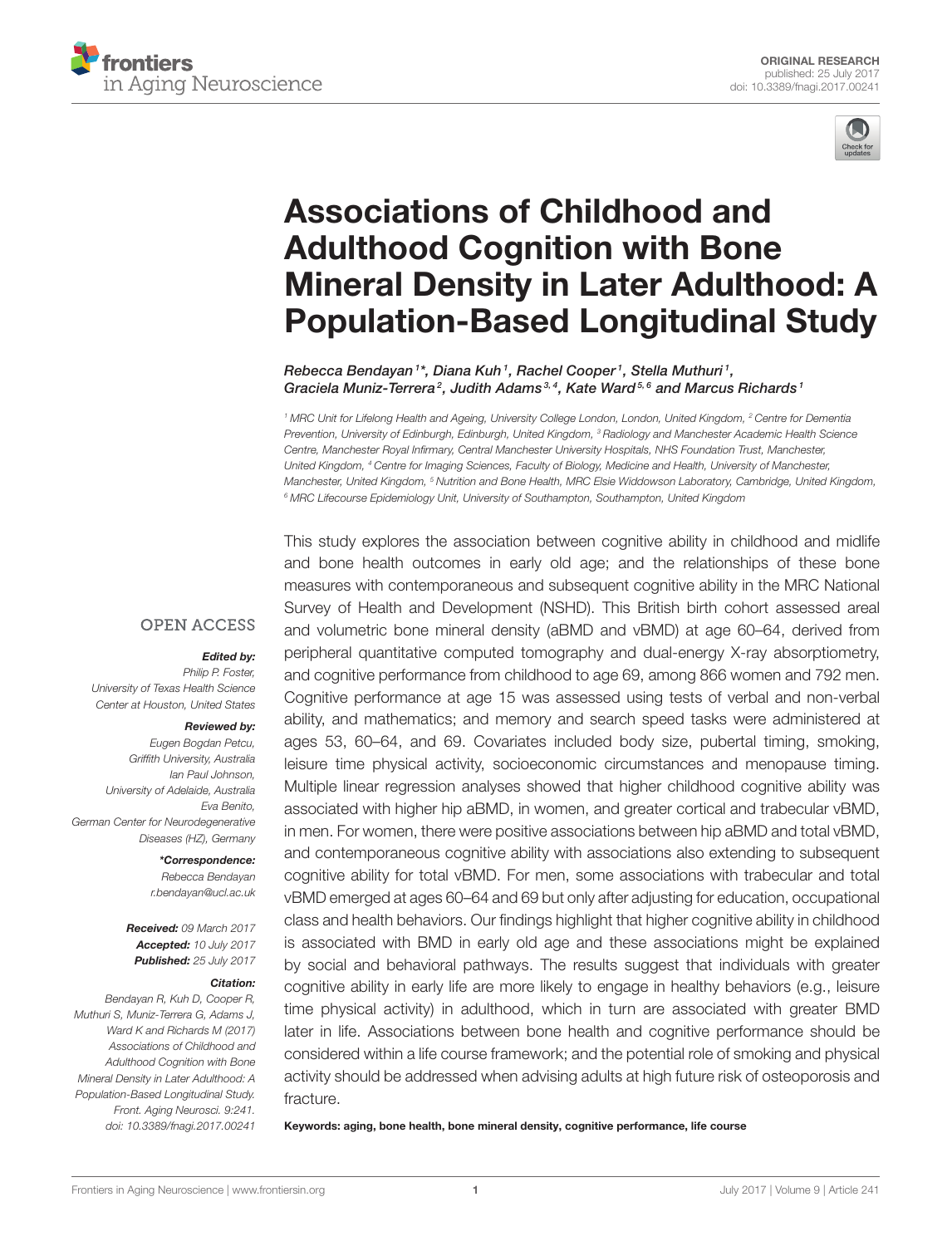# INTRODUCTION

Low bone mineral density (BMD) is a predictor of fracture in men and women [\(Marshall et al., 1996;](#page-9-0) [Melton et al., 1998;](#page-9-1) [Bliuc et al., 2015\)](#page-9-2), which in turn is associated with mortality and disability among older adults [\(Johnell et al., 2004;](#page-9-3) [Haentjens et al.,](#page-9-4) [2010;](#page-9-4) [Frost et al., 2013\)](#page-9-5). Moreover, research to date has found that there is an association between cognitive impairment and risk of fracture [\(Egan et al., 2007\)](#page-9-6); one possible mechanism is via low BMD, which is associated with poorer cognitive function and elevated risk of dementia in older adults [\(Yaffe et al., 1999;](#page-10-0) Zhang et al., [2001;](#page-10-1) [Lui et al., 2003;](#page-9-7) [Brownbill and Ilich, 2004;](#page-9-8) Tan [et al.,](#page-10-2) [2005;](#page-10-2) [Zhou et al., 2011;](#page-10-3) [Lee et al., 2012;](#page-9-9) [Sohrabi et al., 2015\)](#page-10-4).

To date, the direction of the association between BMD and cognitive function remains unclear. The cited studies measured BMD simultaneously or before assessing cognition, raising the suggestion that lower BMD could lead to poorer cognitive performance or greater subsequent cognitive decline. However, BMD and bone loss are unlikely to affect cognition directly [\(Yaffe et al., 1999;](#page-10-0) [Lui et al., 2003\)](#page-9-7); BMD is more likely to reflect a wider range of health-related aging processes; and these associations might operate in the reverse direction through behavioral factors [\(Yaffe et al., 1999\)](#page-10-0); or they may share common physiological causes such as estrogen exposure and physical frailty.

The MRC National Survey of Health and Development (NSHD), the oldest of the British birth cohort studies assessed areal and volumetric bone mineral density (aBMD and vBMD) at age 60–64, and cognitive performance in childhood, midlife and most recently at age 69. It therefore provides a unique opportunity to investigate: (a) whether prior measures of cognitive performance in childhood and midlife are associated with BMD at ages 60–64, taking account of body size, pubertal timing, adult lifestyle, socioeconomic circumstances, and menopause timing (main aim 1); and (b) whether BMD is associated with cognitive performance at ages 60–64 and 69 taking account of prior cognition, and other covariables (main aim 2).

#### MATERIALS AND METHODS

#### Sample

The NSHD is a cohort study of 2,815 males and 2,547 females followed up since their birth in 1 week in March 1946 in England, Scotland and Wales. At the 23rd follow up when study members were aged between 60 and 64 years, 2,856 who were still alive and had a known current address in mainland Britain were invited for assessment at one of six clinical research facilities (CRF); those unable or unwilling to travel were offered a home visit by a research nurse [\(Kuh et al., 2011\)](#page-9-10). Of these, 2,229 (78%) underwent assessment: 1,690 attended a CRF and the remaining 539 were seen in their homes [\(Stafford et al., 2013\)](#page-10-5). Of the remaining participants, 778 had died, 570 were living abroad, 594 had previously withdrawn from the study and 564 were lost to follow-up. Relevant ethical approval was received for each assessment; in 2006–2010 this was obtained from the Central Manchester Local Research Ethics Committee (07/H1008/245) and the Scotland A Research Ethics Committee (08/MRE00/12) and in 2014–2015 from the Queen Square Research Ethics Committee (14/LO/1073) and the Scotland A Research Ethics Committee (14/SS/1009). All participants gave written informed consent.

#### Bone Health Assessment at 60–64 Years

Of those attending a CRF, 792 men and 866 women underwent whole body, proximal femur and lumbar spine dual-energy X-ray absorptiometry (DXA) scans and 658 men and 697 women additionally underwent a peripheral quantitative computed tomography (pQCT) scan of the non-dominant radius. DXA scans were acquired in all 6 clinical research facilities using the QDR 4500 Discovery (Hologic Inc., Bedford, MA) with five sites also collecting pQCT data using XCT 2000 (Stratec, Pforzheim, Germany) scanners. Details of scan acquisition and crosscalibration have been previously described [\(Kuh et al., 2014\)](#page-9-11). Standard manufacturer protocols were followed for data analysis. Variability between centers was monitored for the DXA scanners using the European Spine Phantom and for the pQCT scanners using the European Forearm. Standard manufacturer procedures were followed for daily quality assessment and control and all phantom and scan analysis were centralized to one center (JEA) for grading, analysis and collation of a harmonized database. Repeat precision was determined in one center and was <1% for DXA measurements and for pQCT ranged between 1 and 3%. For comparison with previous research [\(Yaffe et al., 1999;](#page-10-0) Lui et al., [2003;](#page-9-7) [Sohrabi et al., 2015\)](#page-10-4) and to assess the most clinically relevant skeletal sites, the bone outcomes for this analysis were DXA derived measurements of lumbar spine (L1–L4) and total hip areal aBMD and pQCT measures of trabecular, cortical volumetric vBMD at 50% radius site and total and trabecular vBMD at the distal 4% radius site.

#### Cognitive Performance over the Life Course

At age 15, tests of verbal and non-verbal ability (AH4), reading comprehension (Watts-Vernon) and mathematics designed especially for the study by the National Foundation for Educational Research in England and Wales, were administered [\(Pigeon, 1968\)](#page-10-6). An overall score of general cognitive ability was generated as the sum of the standardized scores on these tests, re-standardized to a mean of 0 and standard deviation of 1.

At ages 53, 60–64, and 69 cognitive tests were administered by nurses following standardized training and protocols (Richards and Sacker, [2003\)](#page-10-7). At each age, memory was measured using a 15 item word-learning task. The overall score was the total number of words correctly recalled after three trials (maximum score = 45). Two different word lists were alternated between assessments to minimize practice effects. Speed of processing was assessed using a timed letter search task which required participants to cross out the letters P and W, randomly embedded within a grid of other letters, as quickly and accurately as possible in 1 min. The overall score represents the total number of letters searched (maximum score  $= 600$ ). These scores were also standardized for comparative purposes.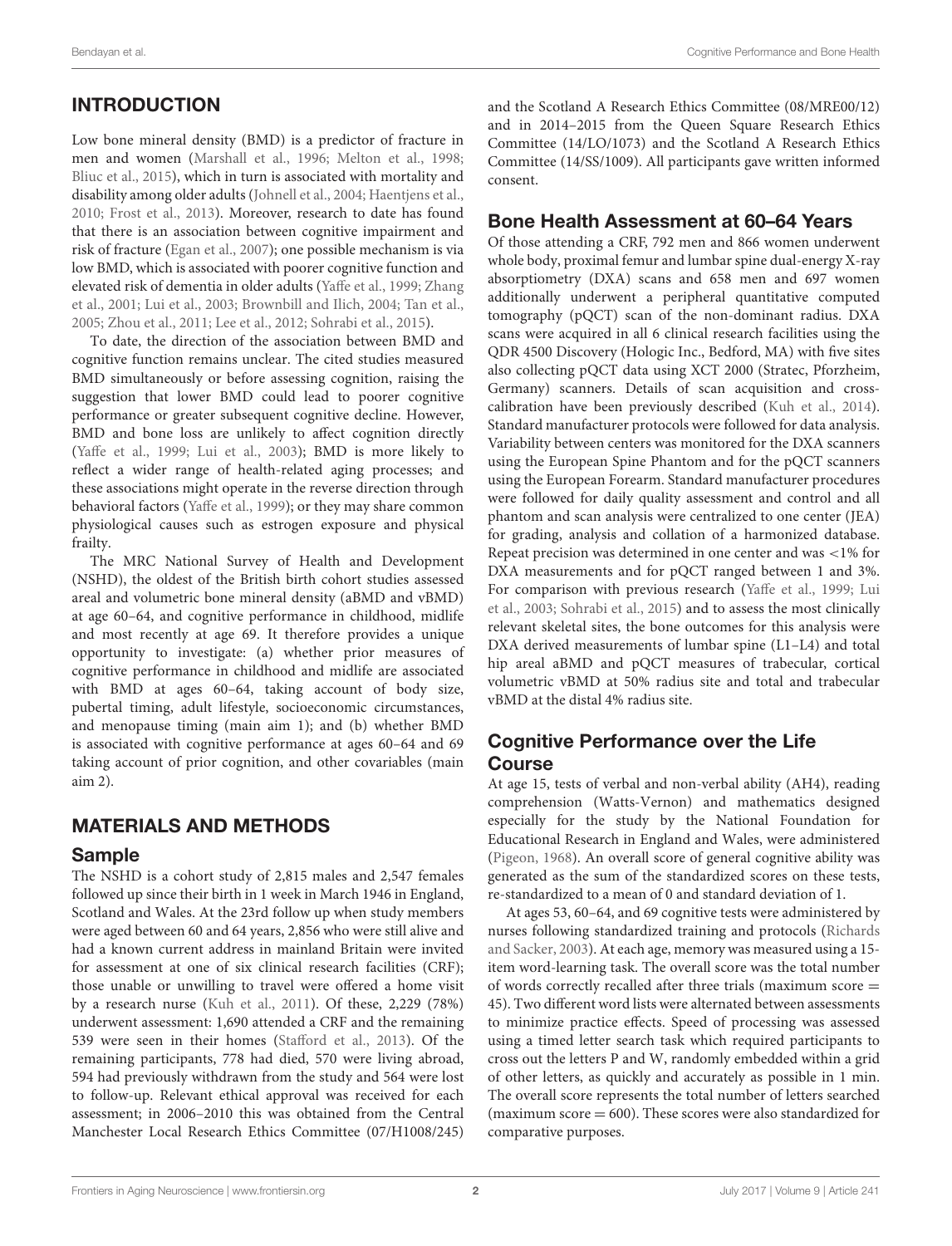## Covariables

Based on previous analyses in NSHD [\(Kuh et al., 2011,](#page-9-10) [2016a\)](#page-9-12), and previous research on cognition and bone health [\(Yaffe et al.,](#page-10-0) [1999;](#page-10-0) [Zhang et al., 2001;](#page-10-1) [Lui et al., 2003;](#page-9-7) [Brownbill and Ilich,](#page-9-8) [2004;](#page-9-8) [Tan et al., 2005;](#page-10-2) [Zhou et al., 2011;](#page-10-3) [Lee et al., 2012;](#page-9-9) Sohrabi et al., [2015\)](#page-10-4), the following potential confounders or mediators of the association between cognitive performance and bone health were selected: body size at 60–64 was assessed by height (m) and weight (kg), according to standard protocols. For the purposes of analyses both were sex-standardized (to a mean of 0 and SD of 1) within the sample who were scanned. Pubertal timing was assessed using the timing of peak height velocity (height tempo) derived using the Superimposition by Translation and Rotation (SITAR) model [\(Cole et al., 2016\)](#page-9-13). A negative height tempo indicates earlier puberty relative to the study population mean. Other covariables included were: educational attainment by 26 years, classified into below ordinary secondary qualifications (none/vocational), ordinary secondary qualifications ("O" levels and their equivalents), advanced secondary qualifications ("A" levels and their equivalents), and higher qualifications (degree or equivalent); occupational class at age 53 (or if not available, the most recent previous measure in adulthood) categorized as manual or non-manual according to the Registrar General's social class classification [\(Galobardes et al., 2006\)](#page-9-14); smoking status at age 60–64 (smoker or non-smoker); and participation in leisure time physical activity at age 60–64 (active or inactive in the last month). In addition, for women, age of period cessation and menopause type (natural menopause, bilateral oophorectomy, hysterectomy), defined using reports at multiple follow-ups were also considered [\(Kuh et al., 2016b\)](#page-9-15).

#### Statistical Analyses

To address the first main aim, we tested associations between childhood cognitive ability, search speed and verbal memory at age 53 with each measure of aBMD and vBMD, using a series of standard multiple linear regression analyses. Natural logarithms for all bone variables were used. The coefficients from these models are presented as the percentage difference in the bone outcome by category (%), or per unit increase (B; [Cole, 2000\)](#page-9-16). [Cole \(2000\)](#page-9-16) provided a theoretical and practical case for using the natural log scale, multiplied by 100, to calculate and present percentage differences. These are especially useful for comparative purposes and facilitate the interpretation of the results in models with different bone outcomes. All models were adjusted for current body size (height and weight at 60–64 years), and then additionally adjusted for timing of puberty (height tempo), occupational class, current smoking, and leisure time physical activity. In addition, sensitivity analyses including educational attainment were performed. For example, the fully adjusted theoretical model for bone health outcomes is defined as:

 $BMD_i = \beta_0 + \beta_1 \text{cogn15}_i + \beta_2 \text{ height}_i + \beta_3 \text{ weight}_i$ +  $\beta_4$  height\_tempo<sub>i</sub> +  $\beta_5$  occupational\_class<sub>i</sub>  $+ \beta_6$  smoking<sub>i</sub> +  $\beta_7$  physical activity<sub>i</sub> +  $\varepsilon_i$ 

To address the second main aim, we tested the cross-sectional associations between BMD and verbal memory and search

speed at age 60–64, then prospective associations with the same cognitive measures at age 69. Statistical models were similar to those used to test the first main aim, except that cognitive scores at age 69 were additionally adjusted for their corresponding scores at age 60–64, and educational attainment was included but not pubertal timing. For these analyses, bone measures were standardized in the same way as the cognitive measures.

In additional analyses, which aimed to examine whether any associations between BMD and verbal memory and search speed at ages 60–64 and 69 among women were explained by menopause timing [\(Kuh et al., 2016b\)](#page-9-15), a series of standard multiple linear regression analyses were run on the sub-sample of women with data on age of period cessation (in months since birth) and type of menopause.

Missing data on health behaviors and socioeconomic factors were imputed to maximize the analytical sample, with multiple imputations by fully conditional specification via Markov Chain Monte Carlo (MCMC) performed; all analyses presented were conducted across 30 imputed data sets and combined using Rubin's rules, according to the percentages of missing data in each model [\(Dong and Peng, 2013\)](#page-9-17). When imputing missing data we fill in missing values multiple times using the information contained in the observed data, and within the imputation methods, multiple imputation acknowledges the uncertainty associated with imputed values [\(Little and Rubin, 2002\)](#page-9-18) by first imputing missing data multiple times, in the present study 30 times to produce 30 complete datasets; then, it analyses each dataset and combines the 30 results, pooling them to provide a single estimate of the parameter. When the missing data patterns are arbitrary, traditional predictive models are difficult to develop to estimate these missing values, and simulation methods, as MCMC, are needed. In the present study, a fully conditional specification via MCMC was adopted. This semiparametric alternative specifies the multivariate model by a series of conditional models, one for each incomplete variable, preserving the unique distributional characteristics of the data. All statistical analyses were performed using SPSS 22.0 for Windows Software (SPSS Inc.).

## RESULTS

Women had higher mean verbal memory and search speed scores at each age but these means showed an overall pattern of agerelated decline for both sexes (**[Table 1](#page-3-0)**). Women were shorter and lighter than men and had lower cortical vBMD at the 50% radius site, total and trabecular vBMD at the 4% radius site and total hip and lumbar spine aBMD. Given the sex differences in the bone measures and the known sexual dimorphism in the timing of agerelated versus menopausal bone loss and in fracture risk, separate models for women and men were conducted.

# Childhood Cognitive Ability and BMD at Age 60–64

Among women, higher childhood cognitive ability was associated with higher hip aBMD; a one standard deviation (SD) increase in cognitive ability at age 15 was associated with a 1.1% greater (95% CI 0.1−2.1%) hip aBMD after adjustment for body size (**[Table 2](#page-4-0)**).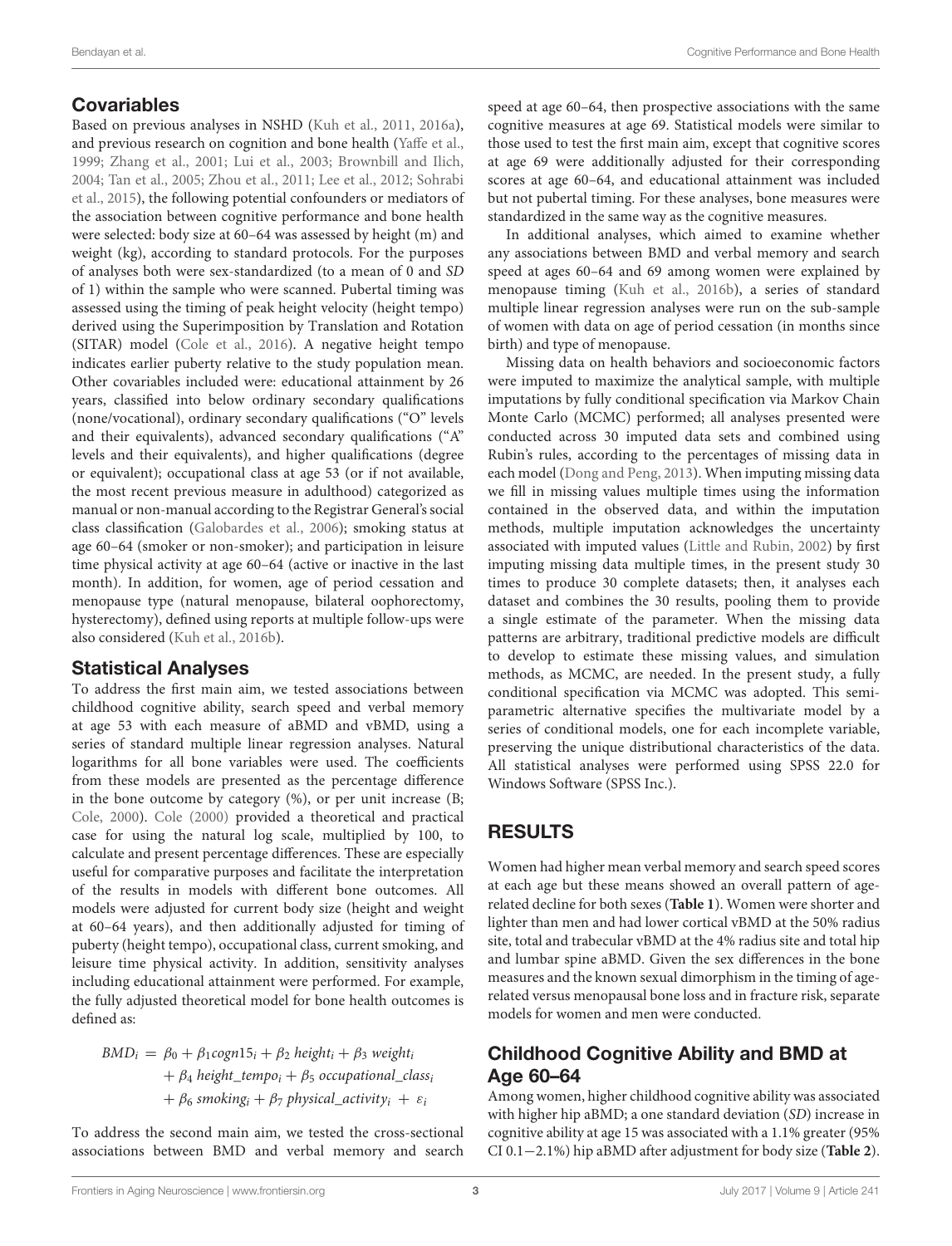<span id="page-3-0"></span>TABLE 1 | Descriptive statistics for each bone health variable and covariates for men and women's maximum sample.

|                                                    |     | Women           |     | Men             |
|----------------------------------------------------|-----|-----------------|-----|-----------------|
|                                                    | N   | Mean (SD)       | Ν   | Mean (SD)       |
| <b>COGNITIVE VARIABLES</b>                         |     |                 |     |                 |
| Memory at age                                      |     |                 |     |                 |
| $53*$                                              | 827 | 26.24 (5.89)    | 730 | 24.31 (5.96)    |
| $60 - 64*$                                         | 849 | 29.97 (5.99)    | 772 | 23.65 (5.85)    |
| $68 - 69*$                                         | 740 | 23.89 (5.84)    | 679 | 21.91 (5.83)    |
| Search speed at age                                |     |                 |     |                 |
| 53                                                 | 827 | 292.47 (74.11)  | 737 | 281.50 (75.17)  |
| $60 - 64*$                                         | 849 | 273.67 (67.43)  | 777 | 268.04 (72.27)  |
| $68 - 69*$                                         | 744 | 270.61 (71.41)  | 687 | 262.23 (72.43)  |
| <b>BONE VARIABLES AT AGE 60-64</b>                 |     |                 |     |                 |
| pQCT- 50% diaphyseal radius                        |     |                 |     |                 |
| Cortical vBMD ( $mg/cm3$ )*                        | 695 | 1148.15 (39.33) | 655 | 1158.54 (34.87) |
| pQCT-4% distal radius                              |     |                 |     |                 |
| Trabecular vBMD (mq/cm <sup>3</sup> ) <sup>*</sup> | 685 | 171.68 (42.07)  | 652 | 205.47 (42.20)  |
| Total density vBMD (mg/cm <sup>3</sup> )*          | 686 | 329.47 (70.54)  | 654 | 390.30 (66.66)  |
| DXA aBMD (g/cm2)                                   |     |                 |     |                 |
| Spine L1-L4 aBMD*                                  | 861 | 0.94(0.16)      | 788 | 1.05(0.18)      |
| Total Hip aBMD*                                    | 853 | 0.86(0.13)      | 778 | 1.00(0.14)      |
| <b>COVARIABLES</b>                                 |     |                 |     |                 |
| Height (m)*                                        | 861 | 1.62(0.05)      | 788 | 1.75(0.06)      |
| Weight (kg)*                                       | 861 | 72.28 (0.48)    | 788 | 85.15 (12.94)   |
| SITAR height-tempo                                 | 861 | $-0.005(0.05)$  | 788 | $-0.0002(0.05)$ |
| Education*                                         | 856 |                 | 745 |                 |
| Below ordinary                                     | 231 | 28.3%           | 208 | 27.9%           |
| Ordinary secondary                                 | 267 | 32.6%           | 148 | 18.8%           |
| Advanced secondary                                 | 257 | 31.4%           | 241 | 30.6%           |
| Degree                                             | 63  | 7.7%            | 148 | 18.8%           |
| Occupational Class (Manual)*                       | 860 | 19.4%           | 788 | 27.4%           |
| Smoking (Current)                                  | 856 | 9.9%            | 779 | 10.8%           |
| Physical activity (inactive in the last month)*    | 835 | 42.4%           | 737 | 38.8%           |
| Type of menopause                                  | 705 |                 |     |                 |
| Natural/HRT                                        | 516 | 73.20%          |     |                 |
| Age of period cessation (years)                    |     | 52.01 (3.72)    |     |                 |
| Hysterectomy/bilateral oophorectomy                | 189 | 26.80%          |     |                 |
| Age of period cessation (years)                    |     | 44.53 (6.53)    |     |                 |

\**Significant differences between men and women at p* < *0.05.*

This estimate was slightly weakened by adjustment for height tempo, and was fully attenuated after additional adjustments for smoking, leisure time physical activity, and occupational class (**[Table 3](#page-5-0)**).

For men, higher childhood cognitive ability was associated with greater cortical and trabecular vBMD (**[Table 2](#page-4-0)**). The body size adjusted estimate for cortical vBMD (0.6%, 95% CI 0.3−0.9%) was not affected by further adjustment for height tempo, and remained, albeit slightly weaker, after additional adjustments for smoking, physical activity, and occupational class (**[Table 3](#page-5-0)**). The body size adjusted estimate for trabecular vBMD (1.9%, 95% CI 0.01−3.8%) was slightly attenuated after adjusting for height tempo, but was no longer evident after further adjustments for smoking, physical activity, and occupational class (**[Table 3](#page-5-0)**).

Although there were no other significant associations between childhood cognitive ability and BMD in men or women before or after adjustments, the direction of the associations with the other bone outcomes was consistent (**[Tables 2,](#page-4-0) [3](#page-5-0)**). Sensitivity analyses revealed that the associations between childhood cognitive ability and specific bone outcomes remained after additionally adjusting for educational attainment.

#### Verbal Memory and Search Speed at Age 53 and BMD at Age 60–64

In women, there were no associations between verbal memory or search speed at age 53 and BMD at ages 60–64 (**[Table 2](#page-4-0)**).

In men, higher scores in search speed were associated with greater trabecular vBMD; 1SD increase in search speed was associated with a 2.1% (95% CI 0.2−4%) difference in trabecular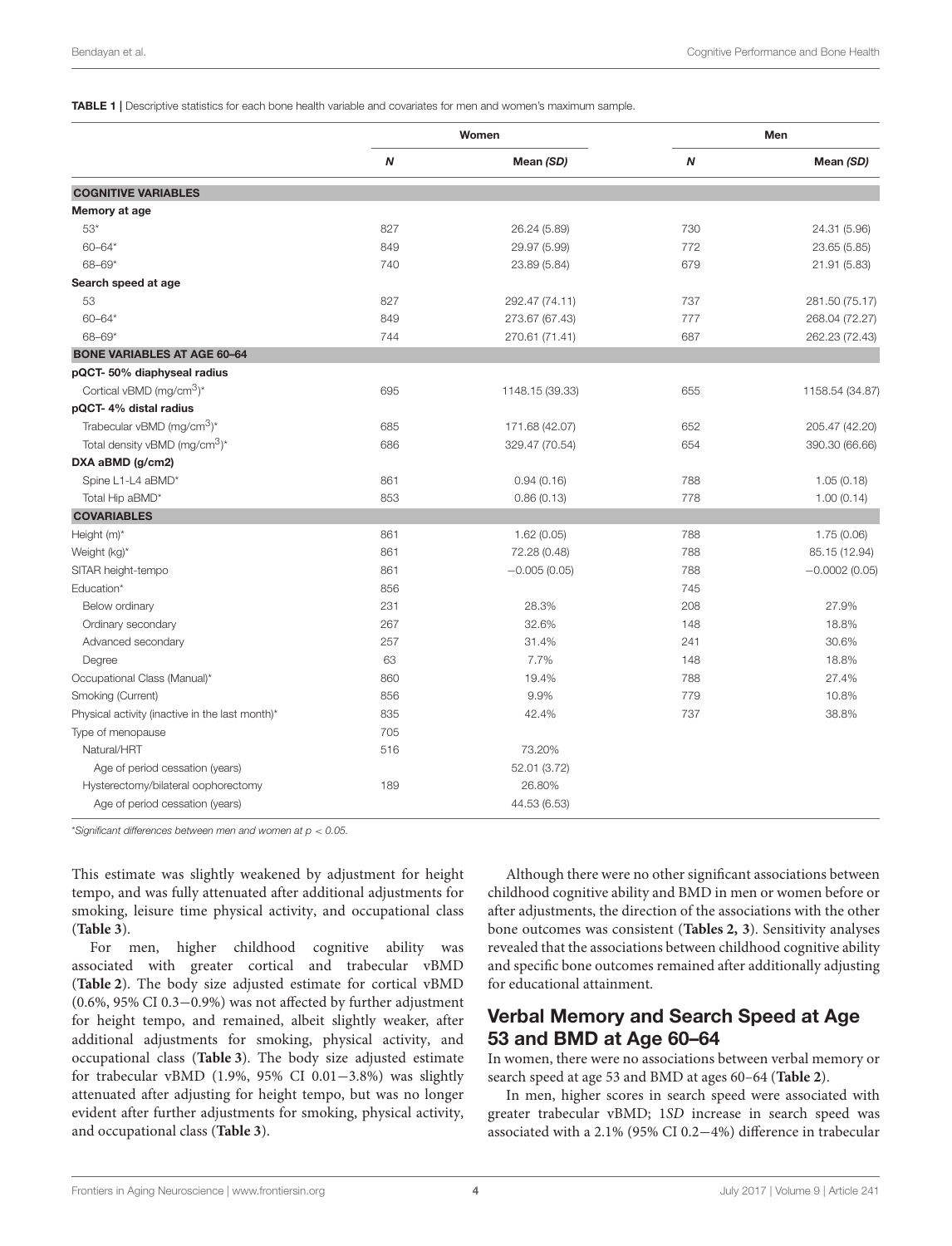| Bendayan et al. |  |  |
|-----------------|--|--|
|-----------------|--|--|

|                 |     |                |                                       |          |     |                | pQCT Measures   |                                      |     |               |                    |      |     |               |                  | <b>DXA Measures</b>           |     |               |                |      |
|-----------------|-----|----------------|---------------------------------------|----------|-----|----------------|-----------------|--------------------------------------|-----|---------------|--------------------|------|-----|---------------|------------------|-------------------------------|-----|---------------|----------------|------|
|                 |     |                | pQCT-50% radius (mg/cm <sup>3</sup> ) |          |     |                |                 | pQCT-4% radius (mg/cm <sup>3</sup> ) |     |               |                    |      |     |               |                  | DXA aBMD (g/cm <sup>2</sup> ) |     |               |                |      |
|                 |     |                | Cortical vBMD                         |          |     |                | Trabecular vBMD |                                      |     |               | Total Density vBMD |      |     |               | Spine L1-L4 aBMD |                               |     |               | Total Hip aBMD |      |
|                 | 2   | వ్             | 95% CI                                | Q,       | 2   | న్             | 95% CI          | Q                                    | 2   | ್ಲೆ           | 95% CI             | Q    | 2   | వ్            | 95% CI           | Q                             | 2   | న్            | 95% CI         | Q    |
| <b>WOMEN</b>    |     |                |                                       |          |     |                |                 |                                      |     |               |                    |      |     |               |                  |                               |     |               |                |      |
| Cognition 15    | 577 | $\overline{C}$ | $-0.2$ to 0.4                         | 0.56     | 569 | $-0.4$         | $-2.5$ to 1.6   | 0.68                                 | 569 | $-0.3$        | $-2.1$ to $1.4$    | 0.72 | 709 |               | $-0.3$ to 2.2    | 0.12                          | 702 | H             | $0.1$ to $2.1$ | 0.02 |
| Search Speed 53 | 577 | $-0.1$         | $-0.4$ to 0.1                         | 0.30     | 569 | $-1.5$         | $-3.5$ to 0.6   | 0.15                                 | 569 | $-0.6$        | $-2.4$ to 1.1      | 0.47 | 709 | $-0.9$        | $-2.1$ to 0.3    | 0.16                          | 702 | $-0.2$        | $-1.1$ to 0.8  | 0.72 |
| Memory 53       | 576 | $-0.1$         | $-0.4$ to 0.2                         | 0.48     | 568 | $-0.8$         | $-2.9$ to 1.3   | 0.44                                 | 568 | $-0.9$        | $-2.7$ to 0.8      | 0.29 | 709 | 0.4           | $-0.8$ to 1.6    | 0.53                          | 702 | $\frac{3}{2}$ | $-0.6$ to 1.3  | 0.50 |
| <b>MEN</b>      |     |                |                                       |          |     |                |                 |                                      |     |               |                    |      |     |               |                  |                               |     |               |                |      |
| Cognition 15    | 527 | 0.6            | 0.3 to 0.9                            | $-0.001$ | 524 | $\frac{0}{1}$  | 0 to 3.8        | 0.05                                 | 526 | $\frac{3}{2}$ | $-1.2$ to $1.8$    | 0.67 | 633 | $\frac{8}{2}$ | $-0.5$ to 2.1    | 0.21                          | 625 | 0.4           | $-0.6$ to 1.5  | 0.40 |
| Search Speed 53 | 527 | $\frac{2}{3}$  | $-0.1$ to 0.4                         | 0.21     | 524 | $\overline{2}$ | $0.2$ to $4$    | 0.02                                 | 526 | $\frac{1}{2}$ | $-0.3$ to 2.7      | 0.12 | 633 | 8.0           | $-0.5$ to 2.1    | 0.21                          | 625 | 0.5           | $-0.6$ to 1.5  | 0.37 |
| Memory 53       | 522 | $\frac{2}{3}$  | 0 to 0.5                              | 0.09     | 519 | $\frac{2}{3}$  | 1.7 to 2.2      | 0.83                                 | 521 | $-0.6$        | $-2.2$ to 0.9      | 0.43 | 627 | 50            | $-0.8$ to 1.7    | 0.45                          | 619 | 0.01          | $-1$ to 1      | 0.97 |

vBMD, after adjustment for body size (**[Table 2](#page-4-0)**). Further adjustments for height tempo did not alter this association but the association was no longer significant after additional adjustments for smoking, physical activity, educational attainment, and occupational class were made (**[Table 3](#page-5-0)**).

#### BMD at Age 60–64 and Verbal Memory and Search Speed at Ages 60–64 and 69

In women greater total vBMD was associated with faster search speed after adjustment for body size (**[Table 4](#page-6-0)**). Further adjustments for educational attainment, smoking, physical activity, and occupational class slightly strengthened these associations (**[Table 5](#page-7-0)**). For search speed at 69, the association with total vBMD remained, albeit somewhat attenuated, after additionally adjusting for search speed at 60–64.

Hip aBMD was also associated with higher search speed scores at age 60–64 after adjustment for body size (**[Table 4](#page-6-0)**), and this association was only slightly attenuated after adjustment for educational attainment, smoking, physical activity, and occupational class (**[Table 5](#page-7-0)**). For women with data on the menopause transition, additional analyses showed that the associations between hip aBMD and search speed at age 60–64 remained after adjustment for type of menopause and timing of period cessation (**[Table 5](#page-7-0)**).

There were no significant associations between aBMD or vBMD and verbal memory at age 60–64 or age 69 except for a weak positive association between hip aBMD and verbal memory at age 69 (**[Table 4](#page-6-0)**). This association became stronger after adjustment for the memory score at 60–64 (**[Table 6](#page-7-1)**).

In men, there were no associations between BMD and search speed or verbal memory at ages 60–64 and 69 when adjusted for body size only (**[Table 4](#page-6-0)**). However, associations between greater trabecular and total vBMD with lower verbal memory at age 69 emerged after additionally adjusting for educational attainment, smoking, physical activity, and occupational class (**[Table 6](#page-7-1)**). The inverse association between total density vBMD and memory at 69 was further strengthened after adjustment for verbal memory scores at ages 60–64 but the association with trabecular vBMD was attenuated (**[Table 6](#page-7-1)**).

#### **DISCUSSION**

The present study tested associations between cognitive ability in childhood and midlife and bone outcomes at age 60–64; and associations between these bone measures and contemporaneous and subsequent cognitive function.

<span id="page-4-0"></span>With regards to childhood cognitive ability and BMD, we found that higher childhood cognitive ability was associated with higher hip aBMD in women, and greater cortical and trabecular vBMD in men. For both men and women, these associations were partly explained by pubertal timing and fully explained after additional adjustment for smoking, leisure time physical activity and occupational class. Further positive associations were found between midlife search speed and trabecular vBMD at age 60–64 in men but not in women. To our knowledge, the present study is the first to investigate associations between prior cognitive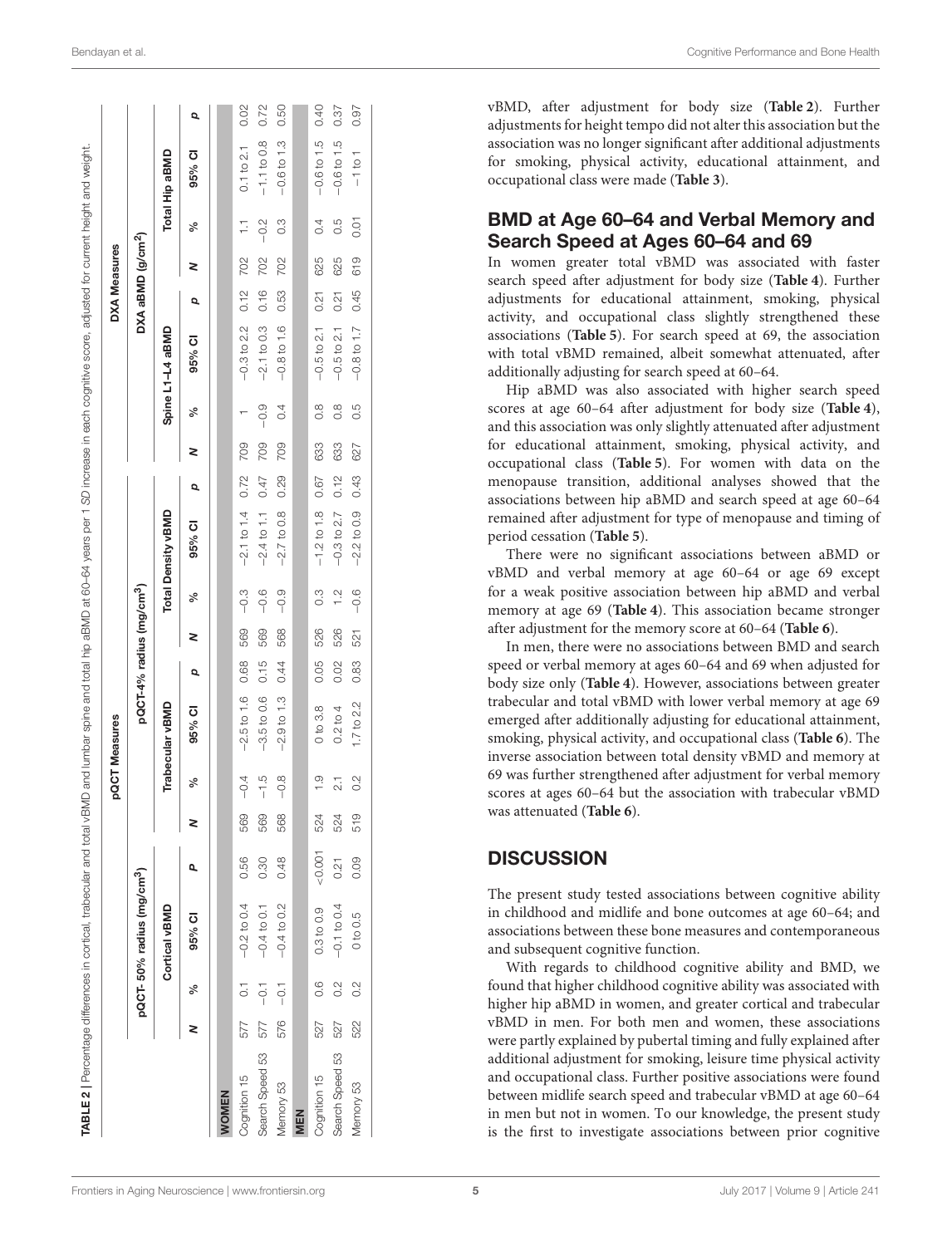<span id="page-5-0"></span>

|                                                                                |     |                |                                       |        | pQCT Measures |                  |                                       |      |     |                  | <b>DXA Measures</b>           |      |
|--------------------------------------------------------------------------------|-----|----------------|---------------------------------------|--------|---------------|------------------|---------------------------------------|------|-----|------------------|-------------------------------|------|
|                                                                                |     |                | pQCT-50% radius (mg/cm <sup>3</sup> ) |        |               |                  | pQCT-4% radius (mg/cm <sup>3</sup> )  |      |     |                  | DXA aBMD (g/cm <sup>2</sup> ) |      |
|                                                                                |     |                | Cortical vBMD (mg/cm <sup>3</sup> )   |        |               |                  | Trabecular vBMD (mg/cm <sup>3</sup> ) |      |     |                  | Total Hip aBMD                |      |
|                                                                                | 2   | న              | 95% CI                                | p      | 2             | ళ                | 95% CI                                | p    | 2   | ళ                | 95% CI                        | p    |
| <b>NOMEN</b>                                                                   |     |                |                                       |        |               |                  |                                       |      |     |                  |                               |      |
| Cognition 15                                                                   |     |                |                                       |        |               |                  |                                       |      |     |                  |                               |      |
| Additionally adjusted for SITAR<br>height-tempo                                | 577 | $\overline{C}$ | $-0.2$ to 0.4                         | 0.56   | 569           | $-0.8$           | $-2.9$ to 1.3                         | 0.43 | 702 |                  | $\sim$<br>$\frac{1}{2}$       | 0.04 |
| Additionally adjusted for Occupational<br>class, smoking and physical activity | 577 | 0.01           | $-0.3$ to 0.3                         | 0.96   | 569           | $\overline{1}$   | $-3.2$ to 1.2                         | 0.37 | 702 | $0.\overline{8}$ | $-0.3$ to 1.8                 | 0.15 |
| Additionally adjusted for Memory at age 53                                     | 577 | 0.01           | $-0.3$ to 0.3                         | 0.90   | 569           | $-0.8$           | $-3 to 1.4$                           | 0.48 | 702 | $0.\overline{8}$ | $-0.2$ to 1.8                 | 0.12 |
| MEN                                                                            |     |                |                                       |        |               |                  |                                       |      |     |                  |                               |      |
| Cognition 15                                                                   |     |                |                                       |        |               |                  |                                       |      |     |                  |                               |      |
| Additionally adjusted for SITAR<br>height-tempo                                | 527 | 0.6            | 0.3 to 0.8                            | &0.001 | 524           | $\frac{5}{1}$    | $-0.4$ to 3.4                         | 0.12 | 625 | $0.\overline{3}$ | $0.7$ to $1.3$                | 0.56 |
| Additionally adjusted for Occupational<br>class, smoking and physical activity | 527 | 0.5            | to $0.8$<br>0.2                       | 0.001  | 524           | 0.9              | $-1.3$ to 3.1                         | 0.43 | 625 | 0.7              | $-0.5$ to 1.9                 | 0.23 |
| Additionally adjusted for Memory at age 53<br>Search speed at age 53           | 527 | 0.5            | $0.2$ to $0.8$                        | 0.002  | 524           | 0.7              | $-1.5$ to 2.9                         | 0.54 | 625 | 0.7              | $-0.5$ to 1.9                 | 0.27 |
| Additionally adjusted for SITAR<br>height-tempo                                | 527 | 0.2            | $-0.1$ to 0.4                         | 0.2    | 524           | $\overline{2}$ . | 4<br>0.2 <sub>to</sub>                | 0.02 | 625 | 0.4              | $-0.6$ to 1.5                 | 0.39 |
| Additionally adjusted for Occupational<br>class, smoking and physical activity | 527 | 0.01           | $-0.2$ to 0.3                         | 0.75   | 524           | 1.4              | $-0.5$ to 3.4                         | 0.13 | 625 | 0.4              | $-0.6$ to 1.5                 | 0.40 |
| Additionally adjusted for Cognition 15                                         | 527 | 0.01           | $-0.3$ to 0.3                         | 0.92   | 524           | 1.4              | $-0.6$ to 3.3                         | 0.16 | 625 | 0.4              | $-0.7$ to 1.4                 | 0.47 |
|                                                                                |     |                |                                       |        |               |                  |                                       |      |     |                  |                               |      |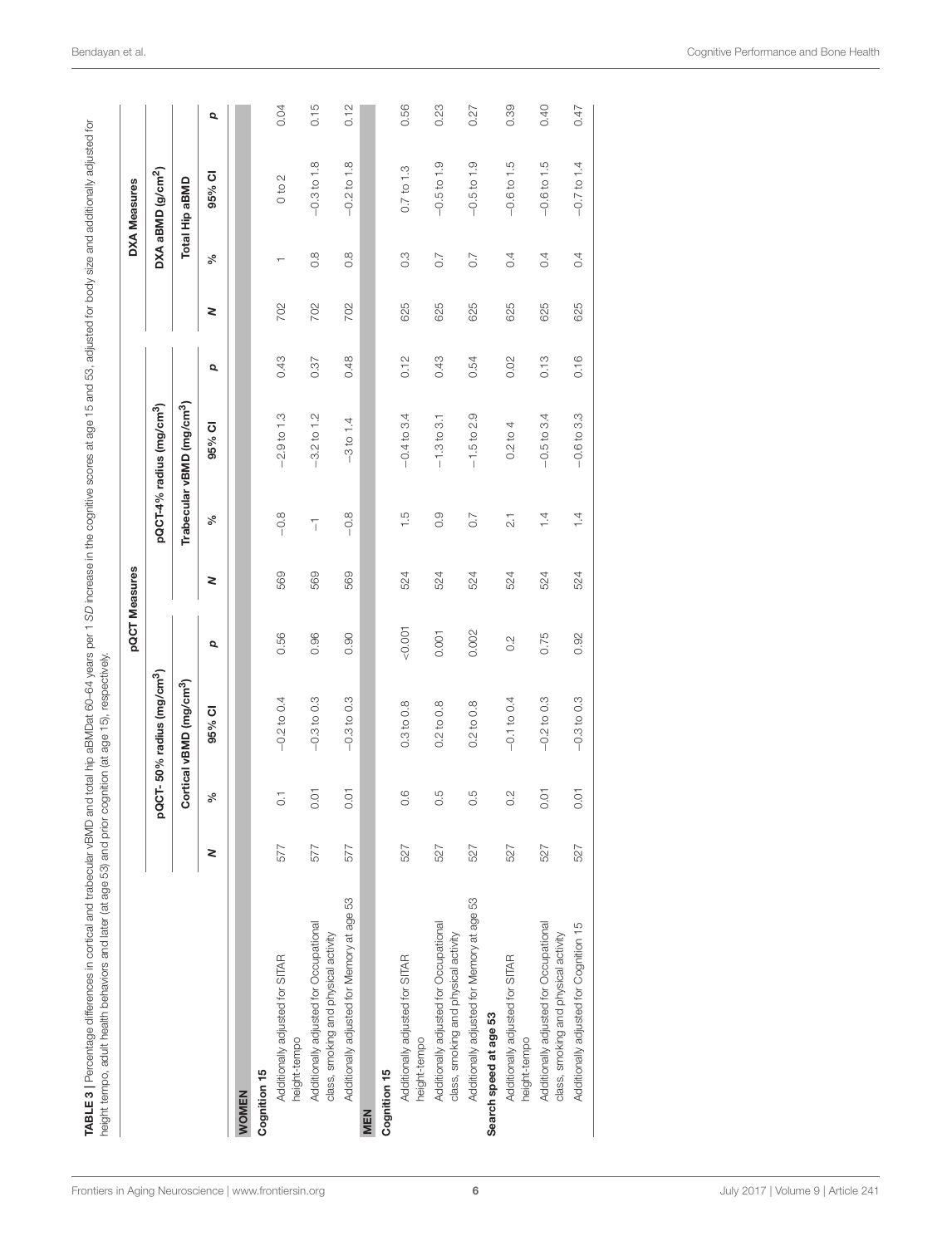<span id="page-6-0"></span>

|                                          |     |       |                            |       | Search speed |                |                     |      |     |          |                     | Memory |     |          |                   |              |
|------------------------------------------|-----|-------|----------------------------|-------|--------------|----------------|---------------------|------|-----|----------|---------------------|--------|-----|----------|-------------------|--------------|
|                                          |     |       | 60-64                      |       |              |                | 89                  |      |     |          | 60-64               |        |     |          | 89                |              |
|                                          | 2   | m     | 95% CI                     | Q     | 2            | മ              | 95% CI              | Q    | 2   | m        | 95% CI              | Q      | 2   | മ        | 95% CI            | p            |
| <b>WOMEN</b>                             |     |       |                            |       |              |                |                     |      |     |          |                     |        |     |          |                   |              |
| pQCT-50% radius                          |     |       |                            |       |              |                |                     |      |     |          |                     |        |     |          |                   |              |
| Cortical vBMD (mg/cm <sup>3</sup> )      | 684 | 0.031 | $-0.042$ to 0.104          | 0.40  | 601          | 0.021          | $-0.060$ to $102$   | 0.61 | 686 | $-0.030$ | $-0.103$ to 0.043   | 0.41   | 597 | 0.011    | $-0.068$ to 0.090 | 0.78         |
| pQCT-distal radius                       |     |       |                            |       |              |                |                     |      |     |          |                     |        |     |          |                   |              |
| Trabecular vBMD (mg/cm <sup>3</sup> )    | 674 | 0.063 | $-0.011$ to 0.137          | 0.09  | 593          | 0.029          | $-0.054$ to $0.087$ | 0.48 | 676 | $-0.025$ | $-0.100$ to 0.049   | 0.50   | 589 | $-0.023$ | $-0.105$ to 0.059 | 0.58         |
| Total Density vBMD (mg/cm <sup>3</sup> ) | 675 | 0.076 | 0.002 to 0.150             | 0.04  | 594          | 0.107          | 0.025 to 0.189      | 0.01 | 677 | $-0.012$ | $-0.088$ to 0.063   | 0.74   | 590 | $-0.058$ | $-0.138$ to 0.022 | 5<br>15      |
| DXA aBMD (g/cm <sup>2</sup> )            |     |       |                            |       |              |                |                     |      |     |          |                     |        |     |          |                   |              |
| Spine L1-L4 aBMD                         | 849 | 0.021 | $-0.049$ to 0.090          | 0.56  | 744          | $\overline{0}$ | $-0.075$ to 0.075   | 0.99 | 849 | $-0.014$ | $-0.083$ to 0.056   | 0.70   | 740 | 0.009    | $-0.066$ to 0.084 | 0.23         |
| Total Hip aBMD                           | 841 | 0.109 | 0.033 to 0.185             | 0.005 | 787          | 0.067          | $-0.016$ to 0.149   | 0.11 | 841 | 0.009    | $-0.068$ to $0.086$ | 0.81   | 733 | 0.071    | $-0.011$ to 0.152 | <b>80.08</b> |
| MEN                                      |     |       |                            |       |              |                |                     |      |     |          |                     |        |     |          |                   |              |
| pQCT-50% radius                          |     |       |                            |       |              |                |                     |      |     |          |                     |        |     |          |                   |              |
| Cortical vBMD (mg/cm <sup>3</sup> )      |     |       | 644 0.040 - 0.041 to 0.121 | 0.33  | 567          | $-0.404$       | $-0.124$ to 0.044   | 0.34 | 640 | 0.051    | $-0.027$ to 0.128   | 0.20   | 558 | 0.083    | $-0.004$ to 0.170 | 0.06         |
| pQCT-distal radius                       |     |       |                            |       |              |                |                     |      |     |          |                     |        |     |          |                   |              |
| Trabecular vBMD (mg/cm <sup>3</sup> )    | 641 | 0.065 | $-0.012$ to 0.142          | 0.09  | 564          | 0.018          | $-0.066$ to $0.102$ | 0.67 | 637 | $-0.008$ | $-0.082$ to 0.067   | 0.83   | 555 | $-0.023$ | $-0.110$ to 0.063 | 0.59         |
| Total Density vBMD (mg/cm <sup>3</sup> ) | 643 | 0.028 | $-0.049$ to 0.105          | 0.47  | 566          | 0.070          | $-0.013$ to 0.154   | 0.09 | 639 | 0.058    | $-0.017$ to 0.132   | 0.13   | 557 | $-0.080$ | $-0.166$ to 0.007 | 0.07         |
| DXA aBMD (g/cm <sup>2</sup> )            |     |       |                            |       |              |                |                     |      |     |          |                     |        |     |          |                   |              |
| Spine L1-L4 aBMD                         | 777 | 0.020 | $-0.054$ to 0.095          | 0.59  | 687          | $-0.059$       | $-0.139$ to $0.020$ | 0.14 | 772 | $-0.009$ | $-0.081$ to 0.064   | 0.81   | 679 | 0.035    | $-0.045$ to 0.116 | 0.38         |
| Total Hip aBMD                           | 767 | 0.019 | $-0.060$ to 0.098          | 0.63  | 679          | $-0.022$       | $-0.108$ to 0.063   | 0.60 | 763 | 0.030    | $-0.049$ to 0.109   | 0.45   | 671 | $-0.003$ | $-0.088$ to 0.083 | 0.94         |
|                                          |     |       |                            |       |              |                |                     |      |     |          |                     |        |     |          |                   |              |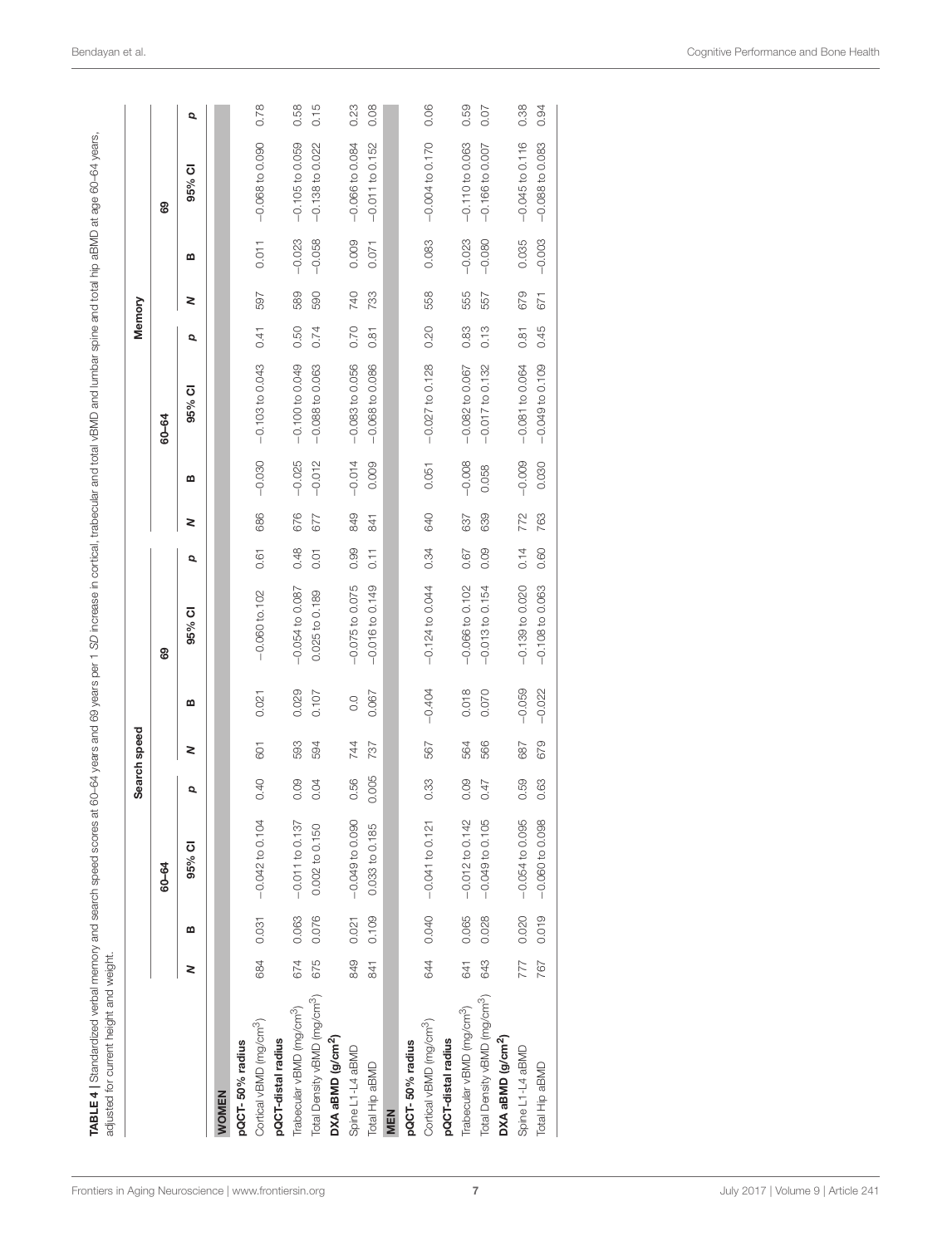<span id="page-7-0"></span>TABLE 5 | Standardized search speed scores at 60–64 years and 69 years per 1 *SD* increase in trabecular and total vBMD and total hip aBMD at age 60–64 years, for women, adjusted for body size, menopause and additionally adjusted for adult lifestyle.

|                                                                                |                  |       |                |       | Search speed     |       |                   |       |
|--------------------------------------------------------------------------------|------------------|-------|----------------|-------|------------------|-------|-------------------|-------|
|                                                                                |                  |       | 60-64          |       |                  |       | 69                |       |
|                                                                                | $\boldsymbol{N}$ | B     | 95% CI         | p     | $\boldsymbol{N}$ | в     | 95% CI            | р     |
| <b>WOMEN</b>                                                                   |                  |       |                |       |                  |       |                   |       |
| pQCT-distal radius                                                             |                  |       |                |       |                  |       |                   |       |
| Total Density vBMD (mg/cm <sup>3</sup> )                                       |                  |       |                |       |                  |       |                   |       |
| Additionally adjusted for education,<br>occupational class and adult lifestyle | 675              | 0.081 | 0.007 to 0.154 | 0.03  | 588              | 0.122 | 0.040 to 0.205    | 0.004 |
| Additionally adjusted for search speed at 60-64                                |                  |       |                |       | 588              | 0.079 | 0.010 to 0.14     | 0.02  |
| DXA aBMD $(g/cm2)$                                                             |                  |       |                |       |                  |       |                   |       |
| Total Hip aBMD                                                                 |                  |       |                |       |                  |       |                   |       |
| Additionally adjusted for education,<br>occupational class and adult lifestyle | 841              | 0.102 | 0.026 to 0.178 | 0.009 | 730              | 0.071 | $-0.012$ to 0.155 | 0.09  |
| Additionally adjusted for search speed at 60-64                                |                  |       |                |       | 730              | 0.001 | $-0.068$ to 0.070 | 0.97  |
| WOMEN SAMPLE WITH AVAILABLE DATA IN MENOPAUSE                                  |                  |       |                |       |                  |       |                   |       |
| DXA aBMD $(g/cm2)$                                                             |                  |       |                |       |                  |       |                   |       |
| Total Hip aBMD                                                                 | 692              | 0.13  | 0.046 to 0.217 | 0.003 | 608              | 0.069 | $-0.024$ to 0.162 | 0.14  |
| Additionally adjusted for menopause                                            | 692              | 0.12  | 0.035 to 0.209 | 0.006 | 608              | 0.058 | $-0.037$ to 0.153 | 0.22  |
| Additionally adjusted for education,<br>occupational class and adult lifestyle | 692              | 0.10  | 0.017 to 0.198 | 0.02  | 608              | 0.057 | $-0.041$ to 0.154 | 0.25  |

*In models predicting standardized search speed scores at 69, additionally adjusted for standardized search speed scores at 60–64.*

<span id="page-7-1"></span>TABLE 6 | Standardized verbal memory scores at 60–64 years and 69 years per 1 *SD* increase in total hip aBMD at age 60–64 years, for women, and trabecular and total vBMD, for men, adjusted for body size and additionally adjusted for education and adult lifestyle.

|                                                                                |     |          |                   |      | <b>Memory</b>    |          |                      |         |
|--------------------------------------------------------------------------------|-----|----------|-------------------|------|------------------|----------|----------------------|---------|
|                                                                                |     |          | 60-64             |      |                  |          | 69                   |         |
|                                                                                | N   | в        | 95% CI            | p    | $\boldsymbol{N}$ | в        | 95% CI               | р       |
| <b>WOMEN</b>                                                                   |     |          |                   |      |                  |          |                      |         |
| DXA aBMD $(g/cm2)$                                                             |     |          |                   |      |                  |          |                      |         |
| Total Hip aBMD                                                                 |     |          |                   |      |                  |          |                      |         |
| Additionally adjusted for education,<br>occupational class and adult lifestyle | 841 | $-0.014$ | $-0.085$ to 0.057 | 0.69 | 725              | 0.062    | $-0.015$ to 0.139    | 0.11    |
| Additionally adjusted for memory at 60-64                                      |     |          |                   |      | 725              | 0.069    | 0.005 to 0.132       | 0.03    |
| <b>MEN</b>                                                                     |     |          |                   |      |                  |          |                      |         |
| pQCT-distal radius                                                             |     |          |                   |      |                  |          |                      |         |
| Trabecular vBMD (mg/cm <sup>3</sup> )                                          |     |          |                   |      |                  |          |                      |         |
| Additionally adjusted for education,<br>occupational class and adult lifestyle | 637 | $-0.051$ | $-0.120$ to 0.018 | 0.14 | 548              | $-0.085$ | $-0.164$ to $-0.005$ | 0.03    |
| Additionally adjusted for memory at 60-64                                      |     |          |                   |      | 548              | $-0.035$ | $-0.101$ to 0.032    | 0.30    |
| Total Density vBMD (mg/cm <sup>3</sup> )                                       |     |          |                   |      |                  |          |                      |         |
| Additionally adjusted for education,<br>occupational class and adult lifestyle | 639 | 0.053    | $-0.015$ to 0.122 | 0.12 | 550              | $-0.097$ | $-0.176$ to $-0.018$ | 0.01    |
| Additionally adjusted for memory at 60-64                                      |     |          |                   |      | 550              | $-0.119$ | $-0.184$ to $-0.053$ | < 0.001 |

*In models predicting standardized verbal memory scores at 69, additionally adjusted for standardized verbal memory scores at 60–64.*

ability and bone health later in life, and suggests the possibility of bi-directionality in the association between BMD and cognitive ability; previously reported in studies assuming bone variables as predictors of cognitive ability [\(Yaffe et al., 1999;](#page-10-0) [Lui et al., 2003\)](#page-9-7). Moreover, these associations were apparently explained by social and behavioral pathways, as [Yaffe et al. \(1999\)](#page-10-0) suggested. In other words, individuals with greater cognitive ability in their early life are more likely to engage in healthy behaviors (e.g., leisure time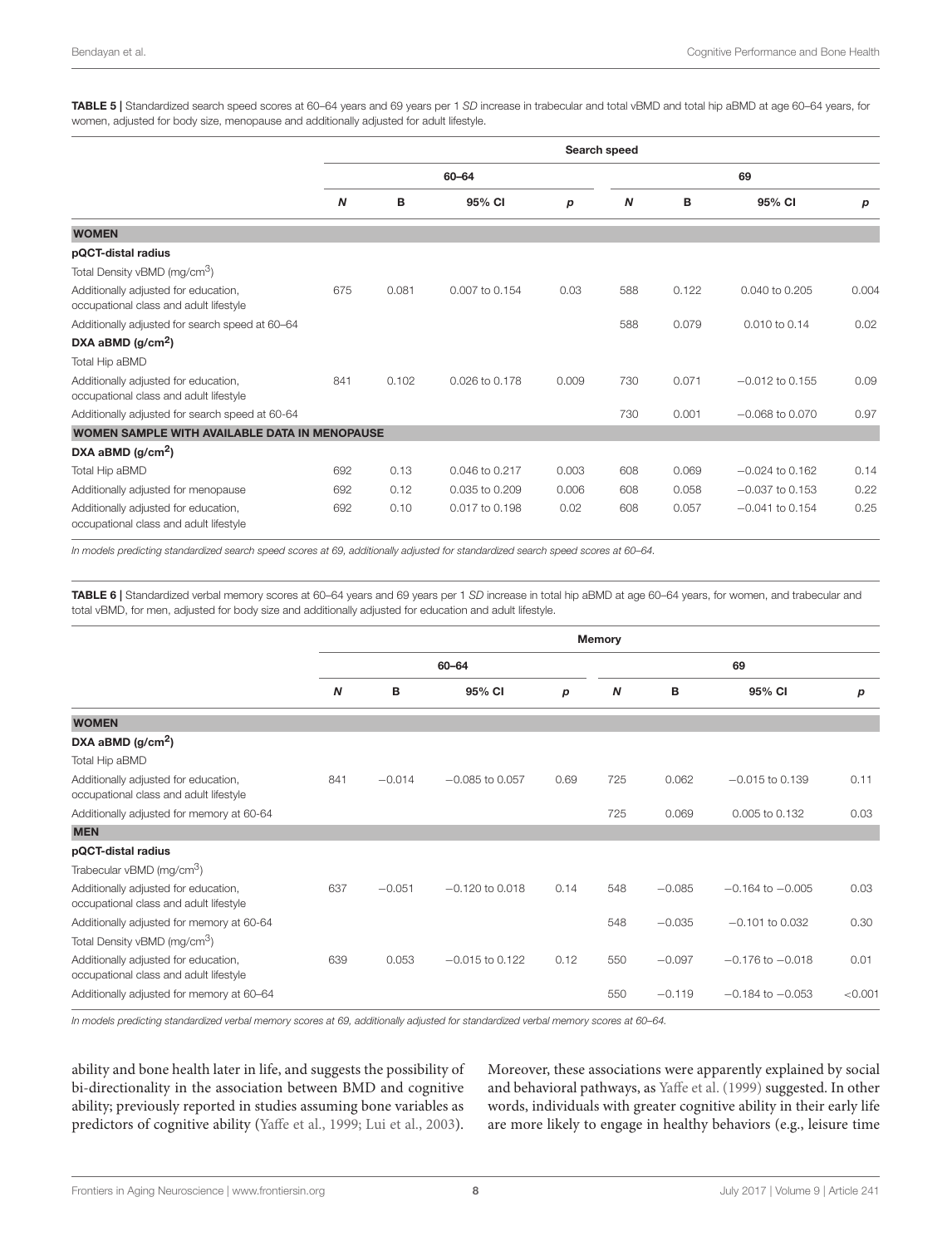physical activity) in their adulthood which are associated with greater BMD later in life [\(Rianon et al., 2012\)](#page-10-8).

Regarding the associations between BMD and contemporaneous cognitive ability and with cognitive ability 5–9 years later, for women, a positive association was found between greater total vBMD and higher search speed at 60–64 and 69. There was also a positive association between hip aBMD and search speed at 60–64, which was only slightly attenuated by educational attainment, health behaviors and occupational class. A positive association between hip aBMD and verbal memory at age 69 was also found which was strengthened by adjustment for memory score at 60–64, suggesting an association with memory decline over these years. Although not directly comparable due to the different cognitive and bone measures examined, these results are generally consistent with previous cross-sectional research [\(Zhang et al., 2001;](#page-10-1) [Brownbill and Ilich,](#page-9-8) [2004;](#page-9-8) [Lee et al., 2012\)](#page-9-9), and are in line with longitudinal studies showing a positive association between BMD and cognitive performance or decline [\(Yaffe et al., 1999;](#page-10-0) [Lui et al., 2003;](#page-9-7) Tan et al., [2005;](#page-10-2) [Zhou et al., 2011;](#page-10-3) [Sohrabi et al., 2015\)](#page-10-4). Future studies examining associations between BMD and decline in a wider range of cognitive measures than those in the present study are needed.

We should highlight that the most consistent associations between cognitive ability and bone health in women were found for hip aBMD. BMD and cognitive ability are already known to be independent predictors of a wider range of health outcomes, and their consistent association in our study provides further evidence of their role as indicators of general health. Moreover, these results are relevant from epidemiological and clinical perspectives, as hip aBMD is a well-known predictor of hip fractures, which in turn are associated with higher morbidity and earlier mortality in older adults [\(Keene et al., 1993;](#page-9-19) Magaziner et al., [2000\)](#page-9-20).

Previous observations of associations between BMD and cognitive ability have been attributed to the potential role of estrogen, supported by sex differences in this association in older adults [\(Tan et al., 2005;](#page-10-2) [Sohrabi et al., 2015\)](#page-10-4). Menopausal timing (an indicator of estrogen exposure) did not account for the associations between hip aBMD and search speed. Our findings are consistent with the studies that found similar results whether women taking hormone replacement therapy were included or excluded [\(Yaffe et al., 1999;](#page-10-0) [Lui et al., 2003\)](#page-9-7). Other possible physiological common cause mechanisms include cortisol and adrenal androgens, which can influence BMD (Hardy and Cooper, [2010\)](#page-9-21) and, in the case of cortisol, impair cognition [\(Lupien et al., 2007\)](#page-9-22).

In men, there were fewer associations between BMD and cognitive ability at 60–64 and 69, and these only emerged when education, occupational class, smoking and physical activity were included, suggesting that these covariables were masking underlying associations. Lower trabecular and total vBMD were associated with higher verbal memory at age 69, and total vBMD was associated with faster decline in memory from 60–64 to 69 years. Although these results are apparently inconsistent with previous research on men only samples, these are not directly comparable since the present study is the first, to

our knowledge, to include volumetric bone measures in this context.

A key strength of this study is the availability of prospective data on cognitive development, which provides the unique opportunity to examine its relationship with subsequent BMD and vice versa. Our findings highlight the need for a life course approach to this topic, to better understand the reciprocal relationships between these factors. As [Kuh \(2007\)](#page-9-23) highlights, this life course approach which investigates how biological and social factors from early life influence peak levels of function at maturity and their subsequent rate of change, encourages the testing of possible common cause hypotheses at the individual, system or cellular levels, that may eventually translate into frailty late in life [\(Kuh, 2007;](#page-9-23) [Howlett and Rockwood, 2013\)](#page-9-24).

A further strength is that bone health was assessed at a similar age in all participants, eliminating the need to address age heterogeneity. However, a study limitation is the lack of previous measures of bone health, including during development; thus we cannot be sure when in the life course a bone-cognition association develops, and whether such an association is acting in a specific direction or results from common cause or shared risk factors. Since peak bone mass, a major determinant of bone mass later in life [\(Bonjour et al., 2009\)](#page-9-25), is reached toward the end of the second and into the third decade, [\(Berger et al., 2010\)](#page-9-26) future studies should investigate possible associations between BMD during this period and contemporaneous and subsequent cognitive function. Following this, further research on early life determinants of the long-term impact of physical activity for peak bone mass is needed. Our results suggest that individuals with greater cognitive scores in childhood might be more likely to be physically active in their first decades of life, which could contribute to greater peak bone mass at the end of the second and third decade, which in turn would be associated with greater BMD later in life and potentially reduce their rate of bone loss later in life. Moreover, numerous studies have explored the association between higher micronutrient intake (e.g., calcium) and better vitamin D status in childhood and BMD in adulthood [\(Nieves, 2005;](#page-10-9) [Bonjour et al., 2009\)](#page-9-25). Although the 1946 birth cohort does not have childhood nutrition data or vitamin D status measurements at the micronutrient level at the time cognition was assessed, previous research in this cohort showed that food and nutrient intakes in the 50s were adequate, despite of the relative austerity of post-war supplies, and arguably closer to current recommendations on healthy eating than in the 90s [\(Prynne et al., 1950\)](#page-10-10). Future research examining the role of micronutrients intake and vitamin D status in childhood and later BMD and cognitive function at the population level, considering potential cohort effects would be of great interest.

In sum, our study suggests that associations between bone health and cognitive ability are best understood within a life course framework. Considering that low BMD is a well-known predictor of fracture, which is a major cause of disability among older adults, the potential role of behavioral factors as smoking and physical activity should be addressed when advising adults at high future risk of osteoporosis and fracture from a public health perspective.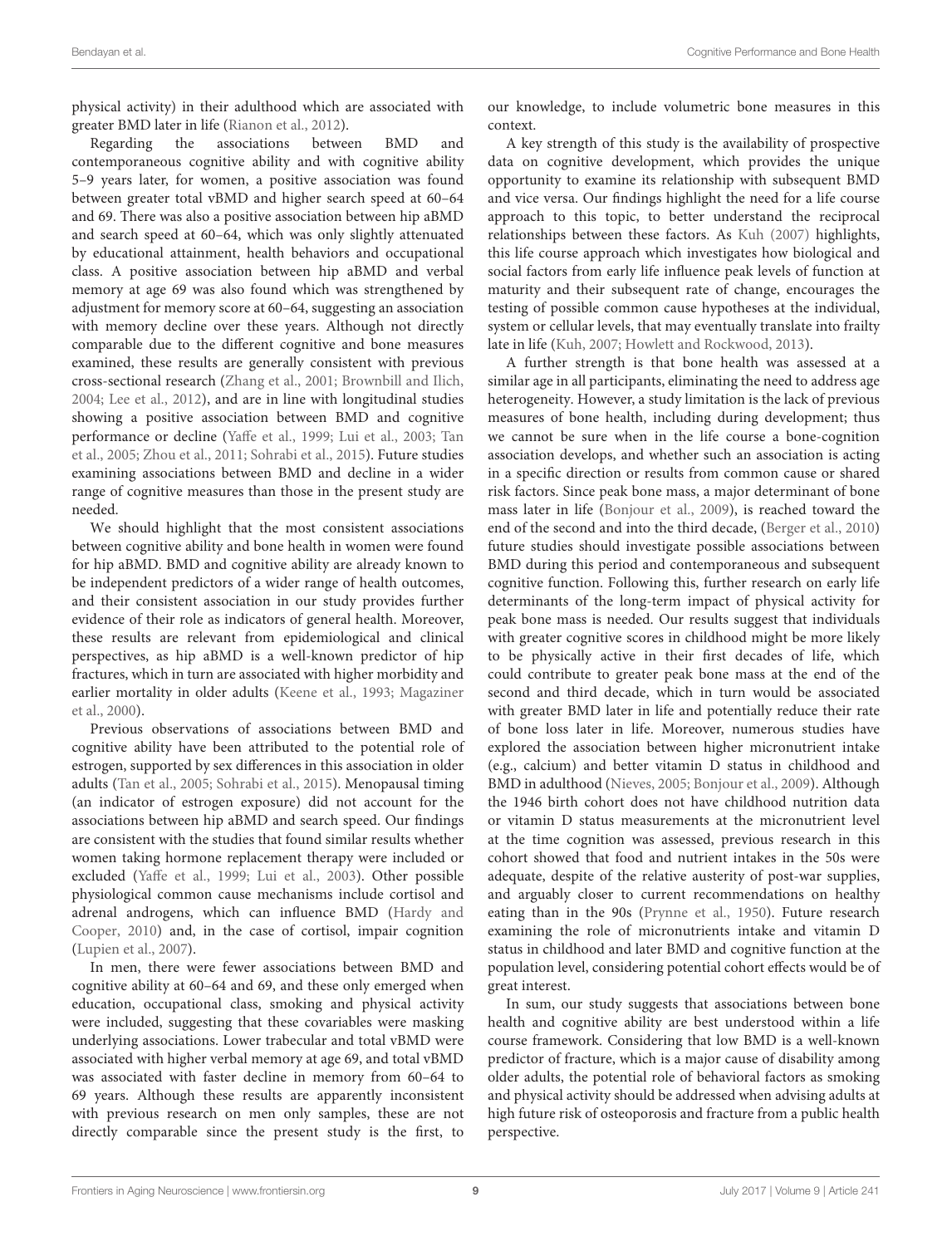# AUTHOR CONTRIBUTIONS

RB, DK, and MR substantially contributed to the conception and design of the work; analyzing and interpreting the data; and, drafting and critically revising for important intellectual content. DK, MR, JA, and RC substantially contributed to the acquisition of the data. SM, RC, GM, and KW contributed with the interpretation of the data. All the authors critically revised the manuscript for important intellectual content, approved the final version to be published and agreed to be accountable for all aspects of the work in ensuring that questions related to the accuracy or integrity of any part of the work are appropriately investigated and resolved.

## FUNDING

This work was supported by the UK Medical Research Council which provides core funding for the MRC National Survey of

## **REFERENCES**

- <span id="page-9-26"></span>Berger, C., Goltzman, D., Langsetmo, L., Joseph, L., Jackson, S., Kreiger, N., et al. (2010). Peak bone mass from longitudinal data: implications for the prevalence, pathophysiology, and diagnosis of osteoporosis. J. Bone Miner. Res. 25, 1948–1957. doi: [10.1002/jbmr.95](https://doi.org/10.1002/jbmr.95)
- <span id="page-9-2"></span>Bliuc, D., Nguyen, N. D., Alarkawi, D., Nguyen, T. V., Eisman, J. A., and Center, J. R. (2015). Accelerated bone loss and increased post-fracture mortality in elderly women and men. Osteoporos. Int. 26, 1331–1339. doi: [10.1007/s00198-014-3014-9](https://doi.org/10.1007/s00198-014-3014-9)
- <span id="page-9-25"></span>Bonjour, J. P., Chevalley, T., Ferrari, S., and Rizzoli, R. (2009). The importance and relevance of peak bone mass in the prevalence of osteoporosis. Salud Publica Mex. [51, s5–s17. doi: 10.1590/s0036-363420090007](https://doi.org/10.1590/s0036-36342009000700004) 00004
- <span id="page-9-8"></span>Brownbill, R. A., and Ilich, J. Z. (2004). Cognitive function in relation with bone mass and nutrition: cross-sectional association in postmenopausal women. BMC Womens Health 4:2. doi: [10.1186/1472-6874-4-2](https://doi.org/10.1186/1472-6874-4-2)
- <span id="page-9-16"></span>Cole, T. J. (2000). Sympercents: symmetric percentage differences on the 100 loge scale simplify the presentation of log transformed data. Stat. Med. [19, 3109–3125. doi: 10.1002/1097-0258\(20001130\)19:22](https://doi.org/10.1002/1097-0258(20001130)19:22<3109::AID-SIM558>3.0.CO;2-F)<3109::AID-SIM558> 3.0.CO;2-F
- <span id="page-9-13"></span>Cole, T. J., Kuh, D., Johnson, W., Ward, K. A., Howe, L. D., Adams, J. E., et al. (2016). Using Super-Imposition by Translation And Rotation (SITAR) to relate pubertal growth to bone health in later life: the Medical Research Council (MRC) National Survey of Health and Development. Int. J. Epidemiol. 45, 1125–1113. doi: [10.1093/ije/dyw134](https://doi.org/10.1093/ije/dyw134)
- <span id="page-9-17"></span>Dong, Y., and Peng, C. Y. J. (2013). Principled missing data methods for researchers. Springerplus 2:222. doi: [10.1186/2193-1801-2-222](https://doi.org/10.1186/2193-1801-2-222)
- <span id="page-9-6"></span>Egan, M., Jaglal, S., Byrne, K., Wells, J., and Stolee, P. (2007). Factors associated with a second hip fracture: a systematic review. Clin. Rehabil. 22, 272–282. doi: [10.1177/0269215507081573](https://doi.org/10.1177/0269215507081573)
- <span id="page-9-5"></span>Frost, S. A., Nguyen, N. D., Center, J. R., Eisman, J. A., and Nguyen, T. V. (2013). Excess mortality attributable to hip-fracture: a relative survival analysis. Bone 56, 23–29. doi: [10.1016/j.bone.2013.05.006](https://doi.org/10.1016/j.bone.2013.05.006)
- <span id="page-9-14"></span>Galobardes, B., Shaw, M., Lawlor, D. A., Lynch, J. W., and Davey Smith, G. (2006). Indicators of socioeconomic position (part 2). J. Epidemiol. Commun. Health 60, 95–101. doi: [10.1136/jech.2004.028092](https://doi.org/10.1136/jech.2004.028092)
- <span id="page-9-4"></span>Haentjens, P., Magaziner, J., Colón-Emeric, C. S., Vanderschueren, D., Milisen, K., Velkeniers, B., et al. (2010). Meta-analysis: excess mortality after hip fracture among older women and men. Ann. Intern. Med. 152, 380–390. doi: [10.7326/0003-4819-152-6-201003160-00008](https://doi.org/10.7326/0003-4819-152-6-201003160-00008)
- <span id="page-9-21"></span>Hardy, R., and Cooper, M. S. (2010). Adrenal gland and bone. Arch. Biochem. Biophys. 503, 137–145. doi: [10.1016/j.abb.2010.06.007](https://doi.org/10.1016/j.abb.2010.06.007)

Health and Development and supports DK, RC, SM and MR (Programme codes MC\_UU\_12019/4 and MC\_UU\_12019/3). SM is also supported by MRC grant MR/L010399/1. RB and GM are supported by the National Institute on Aging of the National Institutes of Health under award number P01AG043362. KW is supported by MRC programme code U105960371. Data used in this publication are available to bona fide researchers upon request to the NSHD Data Sharing Committee via a standard application procedure. Further details can be found at [http://www.nshd.mrc.ac.uk/data.](http://www.nshd.mrc.ac.uk/data) doi: [10.5522/NSHD/Q101;](https://doi.org/10.5522/NSHD/Q101) [doi: 10.5522/NSHD/Q102; doi: 10.5522/NSHD/Q103; doi: 10.](https://doi.org/10.5522/NSHD/S102A) 5522/NSHD/S102A.

#### ACKNOWLEDGMENTS

The authors are grateful to NSHD study members for their continuing participation in the study. They also thank the members of the NSHD scientific and data collection teams.

- <span id="page-9-24"></span>Howlett, S. E., and Rockwood, K. (2013). New horizons in frailty: ageing and the deficit-scaling problem. Age Ageing 42, 416–423. doi: [10.1093/ageing/aft059](https://doi.org/10.1093/ageing/aft059)
- <span id="page-9-3"></span>Johnell, O., Kanis, J. A., Oden, A., Sernbo, I., Redlund-Johnell, I., Petterson, C., et al. (2004). Mortality after osteoporotic fractures. Osteoporos. Int. 15, 38–42. doi: [10.1007/s00198-003-1490-4](https://doi.org/10.1007/s00198-003-1490-4)
- <span id="page-9-19"></span>Keene, G. S., Parker, M. J., and Pryor, G. A. (1993). Mortality and morbidity after hip fractures. BMJ 307, 1248–1250. doi: [10.1136/bmj.307.6914.1248](https://doi.org/10.1136/bmj.307.6914.1248)
- <span id="page-9-23"></span>Kuh, D. (2007). A life course approach to healthy aging, frailty, and capability. J. Gerontol. A Biol. Sci. Med. Sci. 62, 717–721. doi: [10.1093/gerona/62.7.717](https://doi.org/10.1093/gerona/62.7.717)
- <span id="page-9-15"></span>Kuh, D., Muthuri, S., Cooper, R., Moore, A., MacKinnon, K., Cooper, C., et al. (2016b). Menopause, reproductive life, hormone replacement therapy and bone phenotype at age 60–64: a British birth cohort. J. Clin. Endocrinol. Metab. 101, 3827–3837. doi: [10.1210/jc.2016-1828](https://doi.org/10.1210/jc.2016-1828)
- <span id="page-9-12"></span>Kuh, D., Muthuri, S. G., Moore, A., Cole, T. J., Adams, J. E., Cooper, C., et al. (2016a). Pubertal timing and bone phenotype in early old age: findings from a British birth cohort study. Int. J. Epidemiol. 45, 1–20. doi: [10.1093/ije/dyw131](https://doi.org/10.1093/ije/dyw131)
- <span id="page-9-10"></span>Kuh, D., Pierce, M., Adams, J., Deanfield, J., Ekelund, U., Friberg, P., et al. (2011). Cohort profile: updating the cohort profile for the MRC National Survey of Health and Development: a new clinic-based data collection for ageing research. Int. J. Epidemiol. 40, e1–e9. doi: [10.1093/ije/dyq231](https://doi.org/10.1093/ije/dyq231)
- <span id="page-9-11"></span>Kuh, D., Wills, A. K., Shah, I., Prentice, A., Hardy, R., Adams, J. E., et al. (2014). Growth from birth to adulthood and bone phenotype in early old age: a British birth cohort study. J. Bone Miner. Res. 29, 123–133. doi: [10.1002/jbmr.2008](https://doi.org/10.1002/jbmr.2008)
- <span id="page-9-9"></span>Lee, D. Y., Na, D. L., Seo, S. W., Chin, J., Lim, S., Choi, D., et al. (2012). Association between cognitive impairment and bone mineral density in postmenopausal women. Menopause 19, 636–641. doi: [10.1097/gme.0b013e31823dbec7](https://doi.org/10.1097/gme.0b013e31823dbec7)
- <span id="page-9-18"></span>Little, R. J. A., and Rubin, D. B. (2002). Statistical Analysis with Missing Data, 2nd Edn. New York, NY: Wiley.
- <span id="page-9-7"></span>Lui, L. Y., Stone, K., Cauley, J. A., Hillier, T., and Yaffe, K. (2003). Bone loss predicts subsequent cognitive decline in older women: the study of osteoporotic fractures. J. Am. Geriatr. Soc. 51, 38–43. doi: [10.1034/j.1601-5215.2002.51007.x](https://doi.org/10.1034/j.1601-5215.2002.51007.x)
- <span id="page-9-22"></span>Lupien, S. J., Maheu, F., Tu, M., Fiocco, A., and Schramek, T. E. (2007). The effects of stress and stress hormones on human cognition: implications for the field of brain and cognition. Brain Cogn. 65, 209–237. doi: [10.1016/j.bandc.2007.02.007](https://doi.org/10.1016/j.bandc.2007.02.007)
- <span id="page-9-20"></span>Magaziner, J., Hawkes, W., Hebel, J. R., Zimmerman, S. I., Fox, K. M., Dolan, M., et al. (2000). Recovery from hip fracture in eight areas of function. J. Gerontol. A Biol. Sci. Med. Sci. 55, M498–M507. doi: [10.1093/gerona/55.9.m498](https://doi.org/10.1093/gerona/55.9.m498)
- <span id="page-9-0"></span>Marshall, D., Johnell, O., and Wedel, H. (1996). Meta-analysis of how well measures of bone mineral density predict occurrence of osteoporotic fractures. BMJ 312, 1254–1259. doi: [10.1136/bmj.312.7041.1254](https://doi.org/10.1136/bmj.312.7041.1254)
- <span id="page-9-1"></span>Melton, L. J., Atkinson, E. J., O'Connor, M. K., O'Fallon, W. M., and Riggs, B. L. (1998). Bone density and fracture risk in men. J. Bone Miner. Res. 13, 1915–1923. doi: [10.1359/jbmr.1998.13.12.1915](https://doi.org/10.1359/jbmr.1998.13.12.1915)